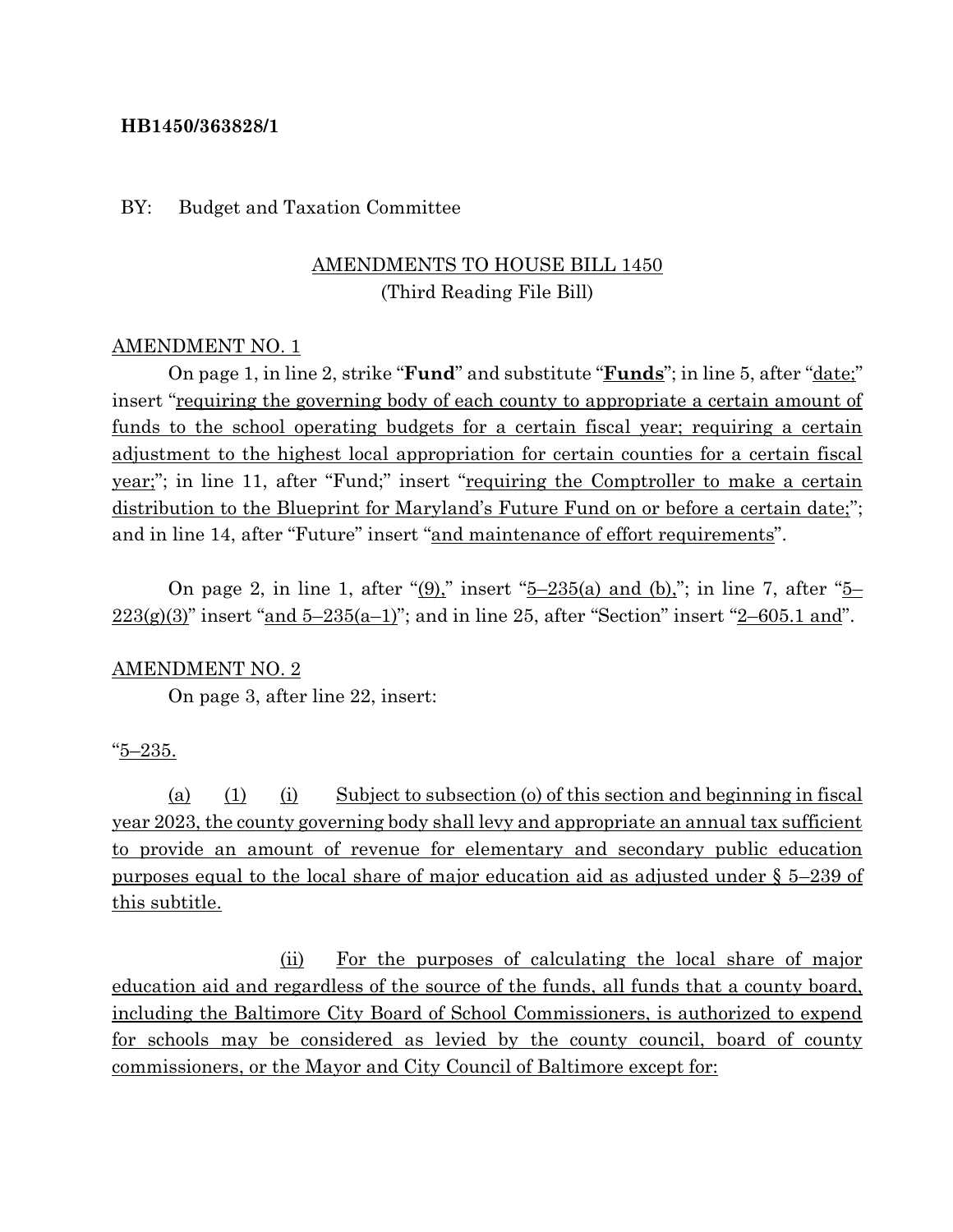## **HB1450/363828/01 Budget and Taxation Committee Amendments to HB 1450 Page 2 of 7**

- 1. State appropriations;
- 2. Federal education aid payments; and

3. The amount of the expenditure authorized for debt service and capital outlay.

(2) **[**(i)**]** Subject to subsection (o) of this section and except as provided in **[**subparagraphs (ii), (iii), and (iv) of this paragraph**] SUBSECTION (A–1) OF THIS SECTION**, the county governing body shall appropriate local funds to the school operating budget in an amount no less than the product of the county's enrollment count for the current fiscal year and the local appropriation on a per pupil basis for the prior fiscal year using enrollment count.

 $\int$ (ii) Except as provided in subsection (c)(2) of this section, in fiscal years 2022 and 2023, if a county's education effort, as defined in subsection (j) of this section, is below 100% of the statewide 5–year moving average of education effort, the required maintenance of effort amount for the county shall be adjusted by increasing the per pupil amount by the lesser of:

1. The county's increase in the local wealth per pupil using the September 2019 full–time equivalent enrollment;

2. The statewide average increase in local wealth per pupil using the September 2019 full–time equivalent enrollment; or

 $3. \quad 2.5\%$ .

(iii) Except as provided in subparagraph (iv) of this paragraph, for fiscal year 2023, the county governing body shall appropriate local funds to the school operating budget in an amount not less than: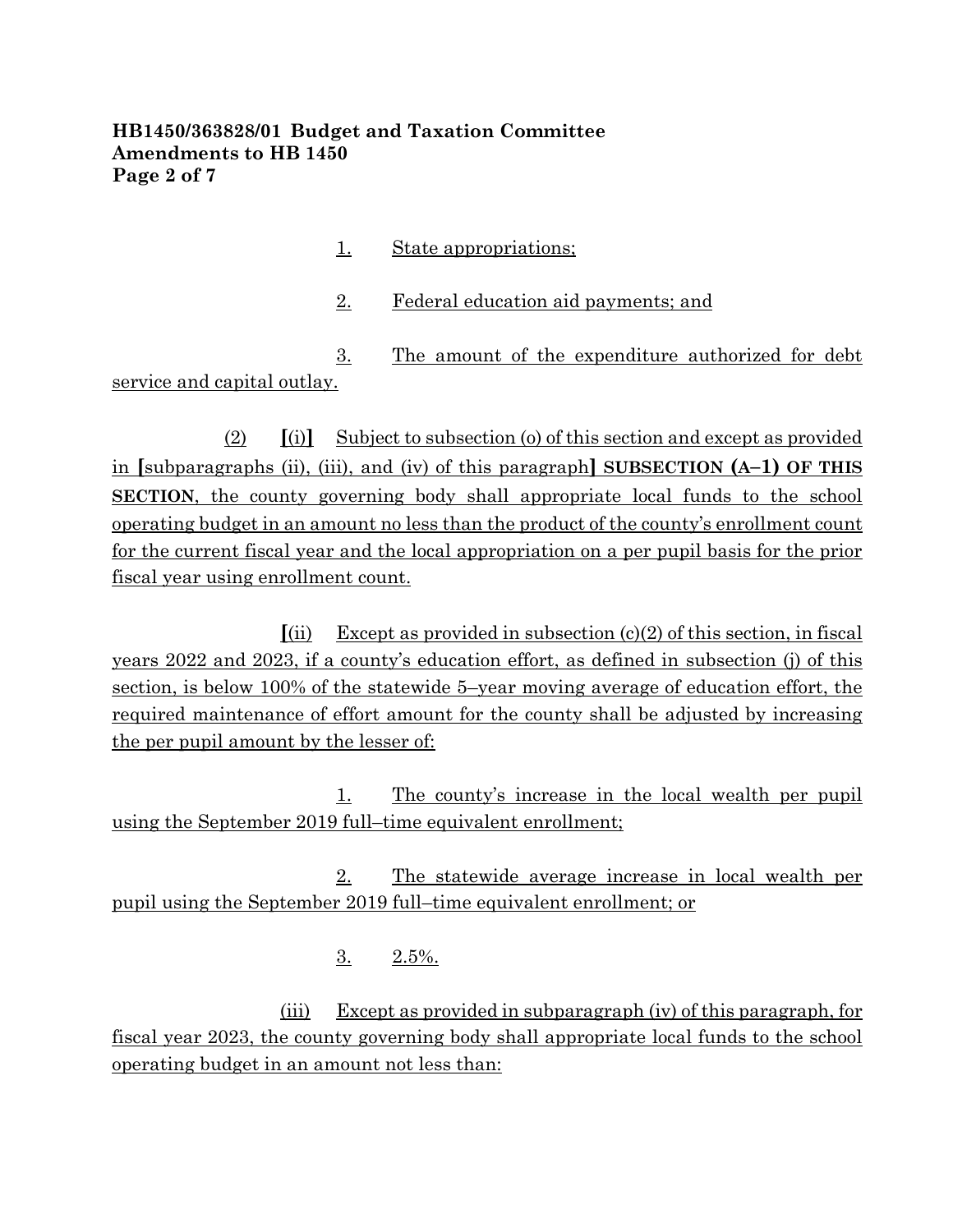## **HB1450/363828/01 Budget and Taxation Committee Amendments to HB 1450 Page 3 of 7**

| greater of:                                                                                                                                                                                                                                                            | <u>1.</u> | <u>The fiscal year 2021 local appropriation divided by the</u>                                                        |
|------------------------------------------------------------------------------------------------------------------------------------------------------------------------------------------------------------------------------------------------------------------------|-----------|-----------------------------------------------------------------------------------------------------------------------|
| $2019$ ; or                                                                                                                                                                                                                                                            | <u>A.</u> | The full-time equivalent enrollment in September                                                                      |
|                                                                                                                                                                                                                                                                        | <u>B.</u> | <u>The 3-year average of the full-time equivalent</u><br>enrollment for September 2017, 2018, and 2019; multiplied by |
|                                                                                                                                                                                                                                                                        | 2.        | <u>The greater of:</u>                                                                                                |
| $2021$ ; or                                                                                                                                                                                                                                                            | <u>A.</u> | <u>The full-time equivalent enrollment in September</u>                                                               |
| enrollment for September 2018, 2019, and 2021.                                                                                                                                                                                                                         | B.        | <u>The 3-year average of the full-time equivalent</u>                                                                 |
| If a county is required to make an adjustment under<br>(iv)<br>subparagraph (ii) of this paragraph in fiscal year 2022, for fiscal year 2023, the county<br>governing body shall appropriate local funds to the school operating budget in an<br>amount not less than: |           |                                                                                                                       |
| greater of:                                                                                                                                                                                                                                                            | <u>1.</u> | <u>The fiscal year 2022 local appropriation divided by the</u>                                                        |
| 2019; or                                                                                                                                                                                                                                                               | <u>A.</u> | The full-time equivalent enrollment in September                                                                      |
|                                                                                                                                                                                                                                                                        | B.        | <u>The 3-year average of the full-time equivalent</u><br>enrollment for September 2017, 2018, and 2019; multiplied by |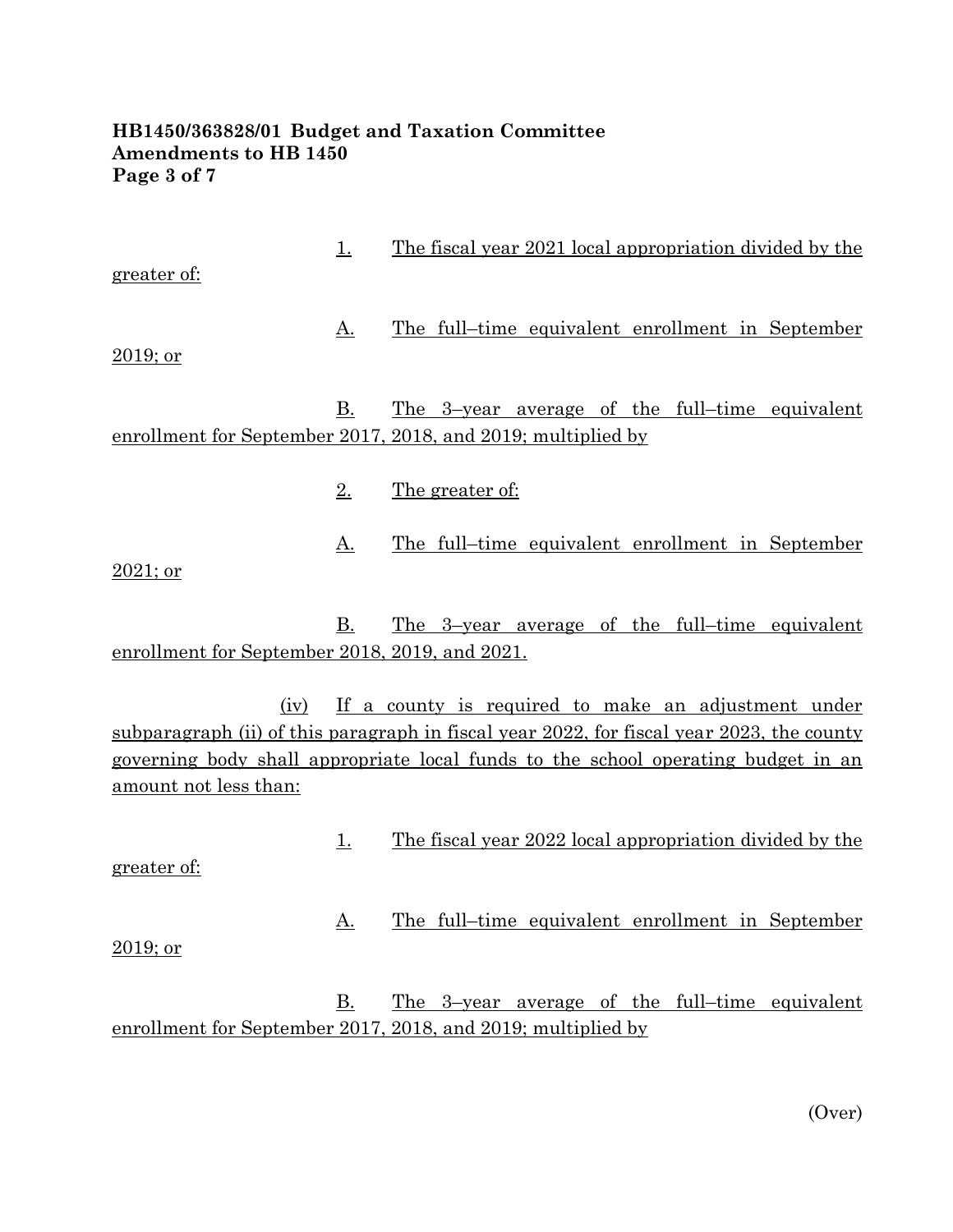## **HB1450/363828/01 Budget and Taxation Committee Amendments to HB 1450 Page 4 of 7**

2. The greater of: A. The full–time equivalent enrollment in September 2021; or B. The 3–year average of the full–time equivalent enrollment for September 2018, 2019, and 2021; multiplied by 3. The per pupil increase required under subparagraph (ii) of this paragraph in fiscal year 2023.**]**

# **(A–1) FOR FISCAL YEAR 2023, THE COUNTY GOVERNING BODY SHALL APPROPRIATE TO THE SCHOOL OPERATING BUDGET THE GREATER OF:**

**(1) THE LOCAL SHARE OF MAJOR EDUCATION AID UNDER SUBSECTION (A)(1) OF THIS SECTION; OR**

- **(2) (I) FOR ALLEGANY COUNTY, \$31,854,912;**
	- **(II) FOR ANNE ARUNDEL COUNTY, \$784,741,000;**
	- **(III) FOR BALTIMORE CITY, \$275,513,758;**
	- **(IV) FOR BALTIMORE COUNTY, \$888,261,619;**
	- **(V) FOR CALVERT COUNTY, \$134,705,250;**
	- **(VI) FOR CAROLINE COUNTY, \$16,080,832;**
	- **(VII) FOR CARROLL COUNTY, \$204,617,860;**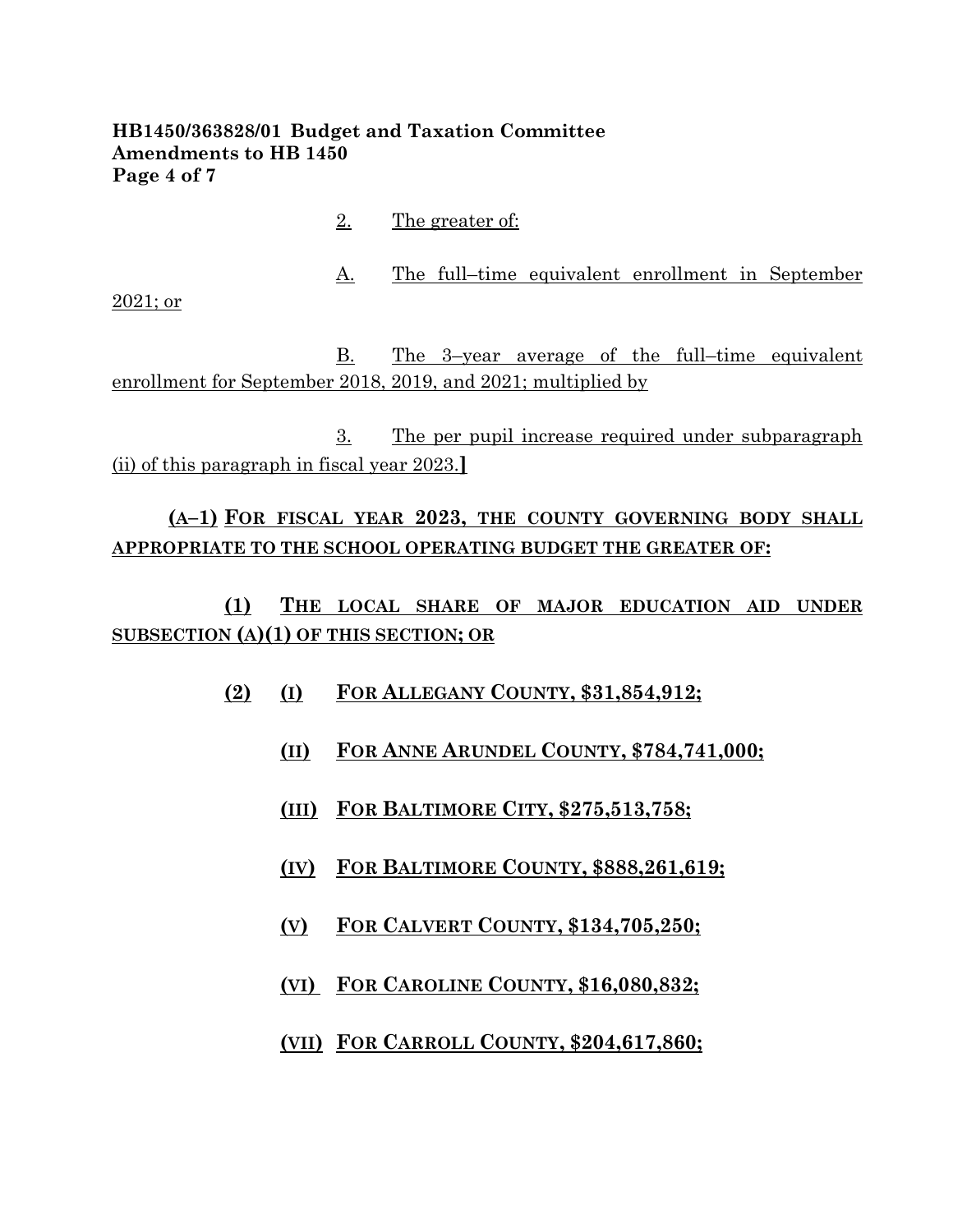**HB1450/363828/01 Budget and Taxation Committee Amendments to HB 1450 Page 5 of 7**

### **(VIII) FOR CECIL COUNTY, \$89,196,266;**

- **(IX) FOR CHARLES COUNTY, \$200,686,400;**
- **(X) FOR DORCHESTER COUNTY, \$20,937,715;**
- **(XI) FOR FREDERICK COUNTY, \$316,348,012;**
- **(XII) FOR GARRETT COUNTY, \$28,705,313;**
- **(XIII) FOR HARFORD COUNTY, \$293,812,984;**
- **(XIV) FOR HOWARD COUNTY, \$628,300,000;**
- **(XV) FOR KENT COUNTY, \$18,559,629;**
- **(XVI) FOR MONTGOMERY COUNTY, \$1,752,662,235;**
- **(XVII)FOR PRINCE GEORGE'S COUNTY, \$766,762,200;**
- **(XVIII) FOR QUEEN ANNE'S COUNTY, \$62,559,389;**
- **(XIX) FOR ST. MARY'S COUNTY, \$114,540,490;**
- **(XX) FOR SOMERSET COUNTY, \$10,490,432;**
- **(XXI) FOR TALBOT COUNTY, \$43,905,596;**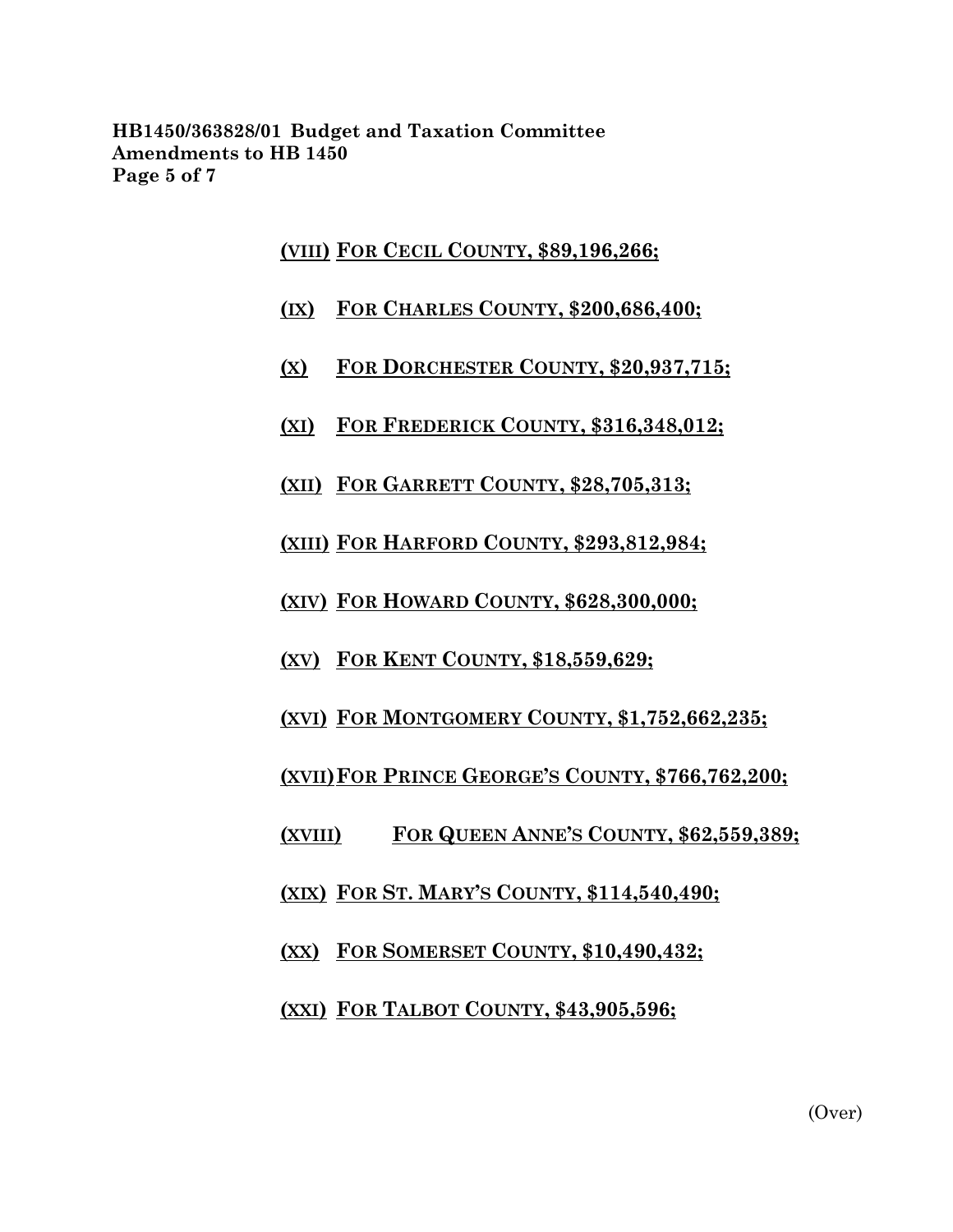**HB1450/363828/01 Budget and Taxation Committee Amendments to HB 1450 Page 6 of 7**

## **(XXII)FOR WASHINGTON COUNTY, \$106,847,824;**

## **(XXIII) FOR WICOMICO COUNTY, \$49,135,024; AND**

## **(XXIV) FOR WORCESTER COUNTY, \$97,117,331.**

(b) **(1)** Except as provided in **PARAGRAPH (2) OF THIS SUBSECTION AND**  subsection (c) of this section, for purposes of this section, the local appropriation on a per pupil basis for the prior fiscal year for a county is derived by dividing the county's highest local appropriation to its school operating budget for the prior fiscal year by the county's enrollment count for the prior fiscal year. For example, the calculation of the foundation aid for fiscal year 2003 shall be based on the highest local appropriation for the school operating budget for a county for fiscal year 2002. Program shifts between a county operating budget and a county school operating budget may not be used to artificially satisfy the requirements of this paragraph.

# **(2) FOR FISCAL YEAR 2024, THE FOLLOWING AMOUNTS SHALL BE SUBTRACTED FROM THE COUNTY'S FISCAL YEAR 2023 HIGHEST LOCAL APPROPRIATION:**

- **(I) FOR ALLEGANY COUNTY, \$384,498;**
- **(II) FOR ANNE ARUNDEL COUNTY, \$10,291,149;**
- **(III) FOR BALTIMORE COUNTY, \$41,682,056;**
- **(IV) FOR CALVERT COUNTY, \$2,109,359;**
- **(V) FOR CARROLL COUNTY, \$7,549,762;**
- **(VI) FOR CHARLES COUNTY, \$7,074,539;**
- **(VII) FOR FREDERICK COUNTY, \$9,076,061;**